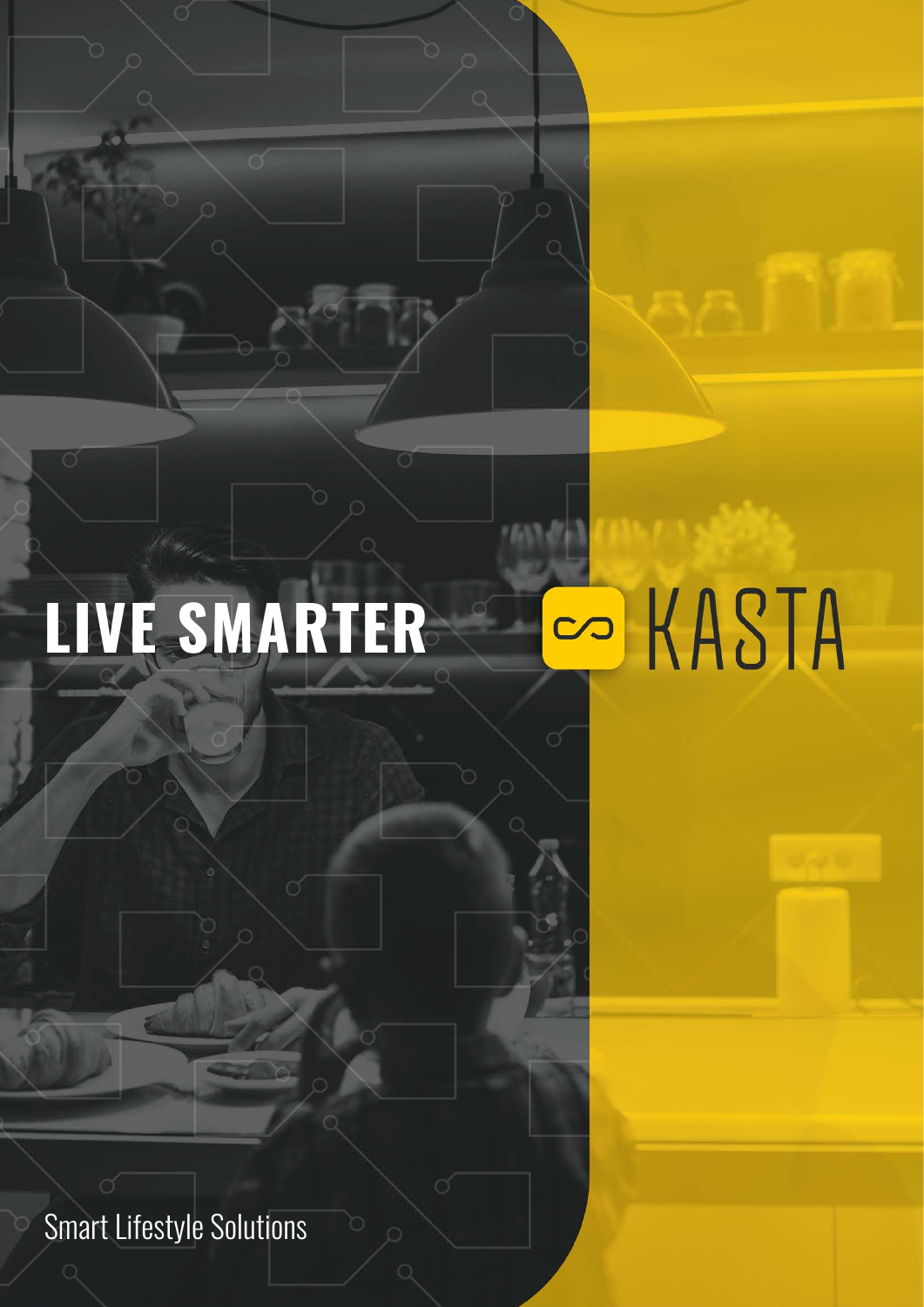

# **The easy way to a smarter day**

### Increase your day-to-day comfort and convenience with KASTA, the next generation in smart home automation technology.

Connect your lights and applicances to your lifestyle with a home automation system that seamlessly integrates with how you want to live. KASTA provides you with intuitive new ways to make the most of your home, while also helping improve your everyday security and energy efficiency.

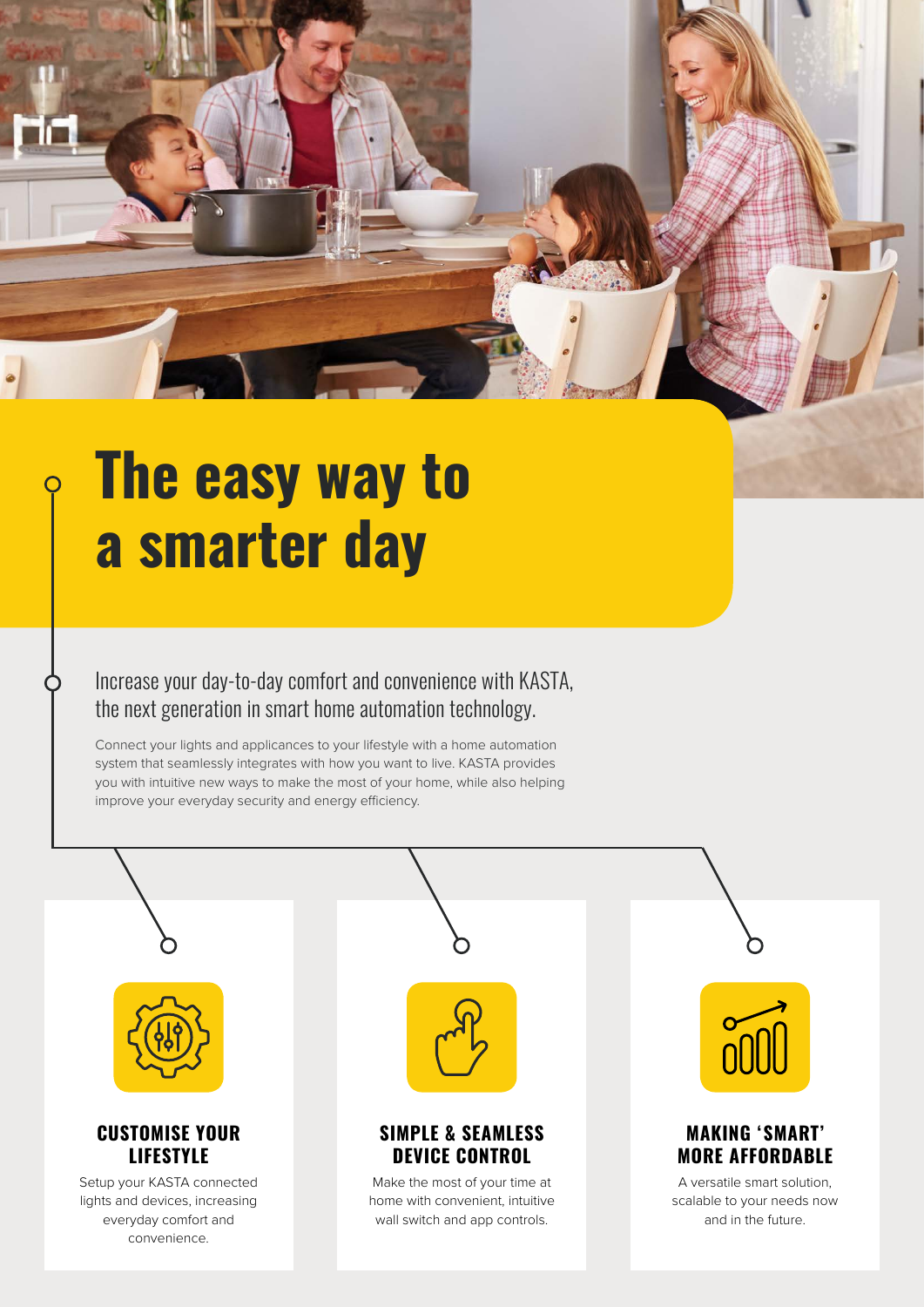## **SWITCH TO SMART**

**KD** 

With KASTA's intuitive wall switch and app controls, it's never been easier to make your home smarter.

Whether you are building or renovating, KASTA is the simplest, most affordable way to integrate smart controls, seamlessly into your home. Our versatile, modular system is completely scalable to your lifestyle and budget.

And in addition to the lifestyle benefits, KASTA does even more for you...

#### **ENERGY SAVING**

 $\Omega$ 

Save on power bills by automatically switching off unused appliances.

#### **SAFETY & SECURITY**

Secure your home with scheduled lighting and create safe environments.

**TIMA** 

#### **PEACE OF MIND**

Rest easy, knowing you are in complete control of your home.

### **Multiple Applications. Infinite Possibilities.**



#### **LEAVING HOME**

One touch to turn off all non-essential power when you go to work or on holiday.



#### **ENTERTAINING**

Set the mood for family and friends making the most of your space with the push of a button.



#### **SCHEDULE YOUR DAY**

Turn lights on in the morning; dim them at night. Schedule KASTA to your lifestyle.



**SAFETY** Disable powerpoints

to keep children out of harms way.